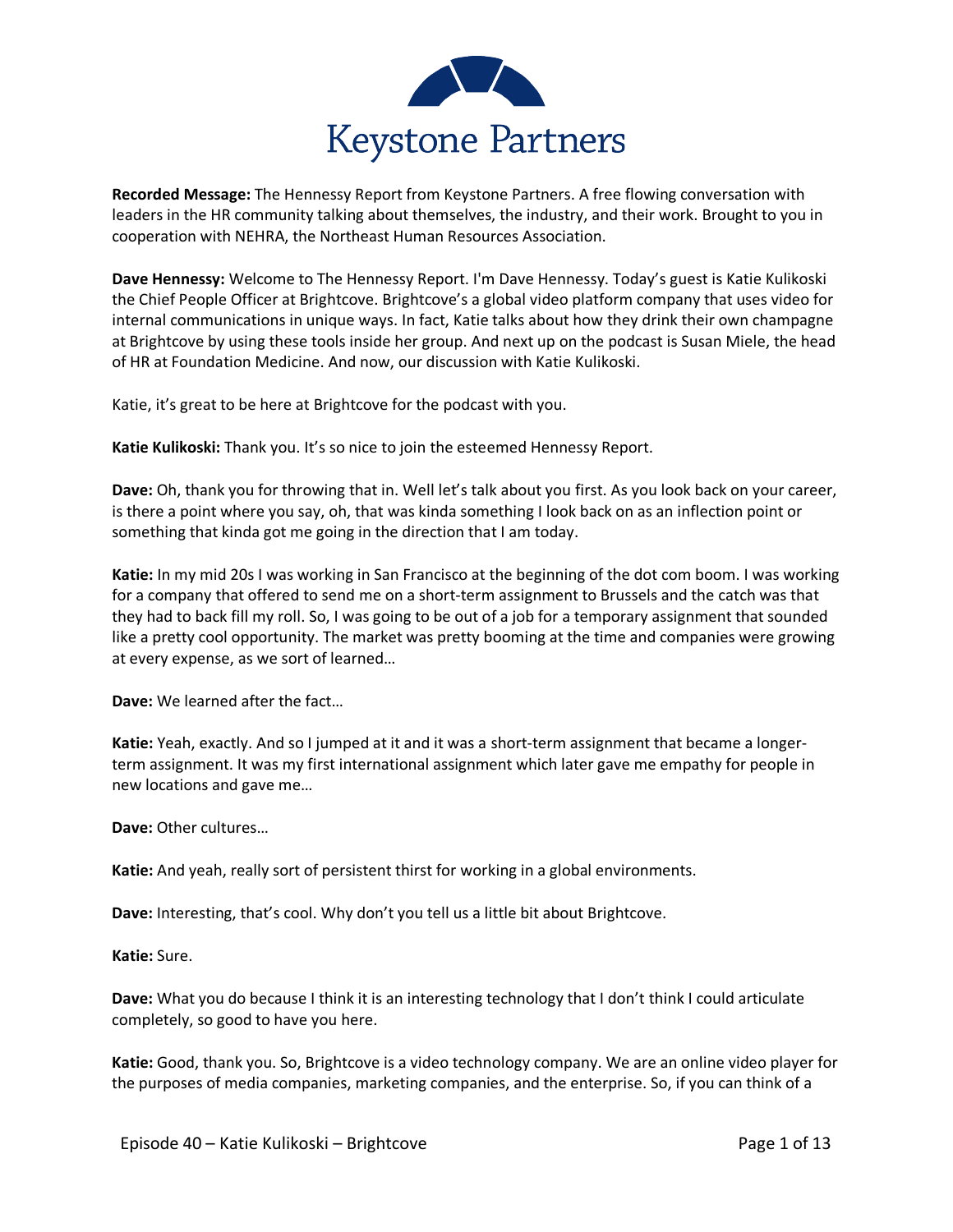

way that video is used online, we were likely there at the beginning and we are likely a provider of that enablement of the platform.

**Dave:** Can you give us an example? A specific example of how it's applied, say at a company or in their marketing or training…

**Katie:** Sure, absolutely. So, when we were founded almost 15 years ago, it was with the view that video wouldn't be over cable lines any longer it was going to come over the internet. And sure enough, here today if you go to buy a car. Let's say you're buying a Ford and you want to go see what they look like before you actually go to a dealer and test-drive it, you're going to go to Ford's website. You going to see a bunch of videos that will show you the interior of the car, what the driving experience is like, et cetera. We could very likely be providing the platform, the data…

**Dave:** That that company's using, right.

**Katie:** Same as you are watching your favorite series, and you want to stream it. Let's say you're watching something like *Game of Thrones* and you watch it on demand and you pause it, et cetera. That might be enabled by our technology.

**Dave:** Okay.

**Katie:** Um, and certainly if you work at a large company and you let's say have a training library of videos about how to…training for your product, et cetera, for your employees, we could be the video platform that is delivering all of those videos to your people.

**Dave:** And is there consulting with it too? Or is it just technology? What is it that is provided? Is it how to produce these things? Is it…

**Katie:** No, no…

**Dave:** It's the way to create this streaming video.

**Katie:** So, it's the actual platform…

**Dave:** The actual platform…

**Katie:** …the video sits on.

**Dave:** Okay.

**Katie:** Right exactly, so it's the player. So, when you hit go…

**Dave:** So, it's kind of the YouTube, Netflix of your…am I saying the wrong thing?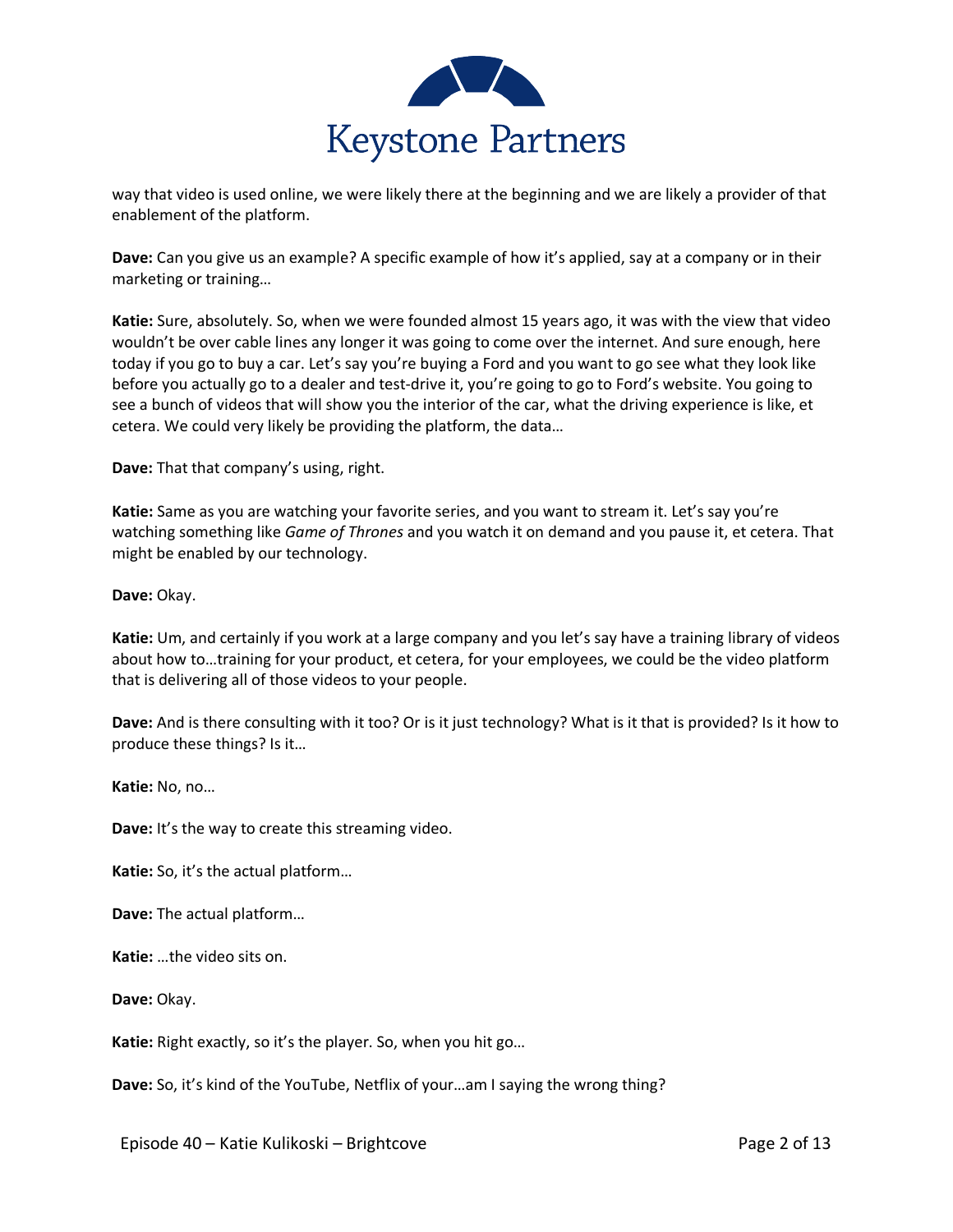

**Katie:** No, exactly.

**Dave:** For corporate world…

**Katie:** For business, exactly.

**Dave:** Okay. So, the founders had some great foresight about the way technology was coming and growing. And what's the latest news at Brightcove that you can share? What's going on here?

**Katie:** Sure, so, very recently we acquired the online video player for one of our long-time competitors, Ooyala, with that came about 100 people many of them in Guadalajara, so we have a new site that we have set up in Guadalajara, Mexico, incredible group of people…

**Dave:** Tapping into your global cravings, right?

**Katie:** Exactly! We're already pretty global. We're in Singapore, Tokyo, Sydney, London, you name it. We're across the globe but it's great to have a new office in a new location where we haven't had a previously as strong Latin American presence. So, we're just continuing to grow, in all the exciting ways.

**Dave:** Organically, yeah.

**Katie:** When I came to this company five years ago, I really thought video online is about 15 years old, the market is probably ripe for consolidation and so there's probably going to be companies starting to come together. Merge, be acquired, et cetera. So, to finally acquire a significant portion of a company that we had been competing against in the market is a huge win.

**Dave:** That's great, congratulations.

**Katie:** Thank you.

**Dave:** Well, let's talk about HR. Of course, you know this is an HR and people strategy podcast, and you have the title Chief People Officer. Can you talk a little bit about Brightcove's culture? And maybe one way to ask that question is, what's important to you about the way people work here? Or what's important to the people about the way everyone works?

**Katie:** Yeah, that's great. So, our company has been through a lot of change in the last year. A little over a year ago, we received a new CEO, we've rebuilt most of the C-Suite in the last year. And so, I think when you're coming through tremendous change, as we are as a company, your culture, sort of the pillars of your culture, the values by which you're operating the company become even more important. So, we are actually doing a lot of work on that right now and doing some listening and some reflection on what it is that we care…

I would say we have a long-standing tendency to describe ourselves as smart and nice and people who get things done. We're starting to hear from our people that what they really value about that and what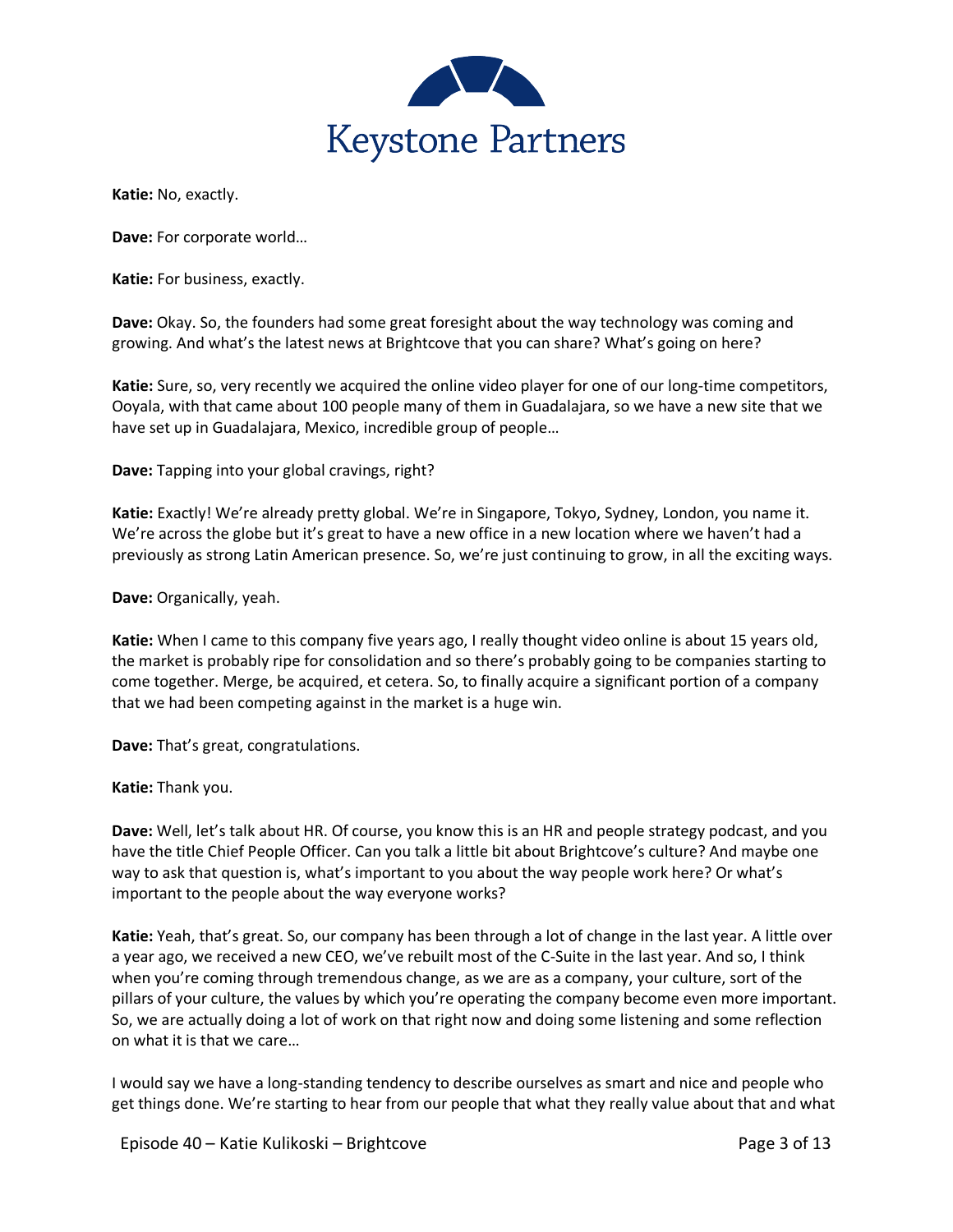

they are proud about in terms of behaviors and culture at Brightcove, is that we are problem solvers. We are inquisitive, we are incredibly smart and innovative and we are thought-leaders in the market. And so, with all of that it's sort of wrapped in this package of an incredible drive to do the right thing for our customers and to help our customers do business better.

**Dave:** Hmm, that's interesting. I like that those are words that I haven't heard before. Problem solving, you know it's great people talk about their culture and their values and it's not something that we've heard all different other places because people can grab onto it.

Can you talk a little bit about the process, this listening that you're doing, what's the approach that you have to do this type of intervention if you will?

**Katie:** We recognize that with all this change it is a good time to refresh our values. We have some values, um when you're changing this much as a company it's a good inflection point to say, is this still how we operate? Is this still what we care about the most? Do we want to hire to these values, et cetera, so we've done a tour of corporate listening. So, I've actually just come back from visiting our London and our Singapore offices and I had the opportunity there to really capture some responses from people about which one of our values resonate the most with them, which do not resonate any longer. Or if there is a behavior within the organization, that they think we are embodying now even if it's not a main value and some of that happened in the pub in London and some of that happened in a customer conference in Asia.

**Dave:** It just doesn't happen in rooms like this.

**Katie:** Exactly, exactly. The rest of our leadership team did the same listening journey. And so we asked some of them to reach out to some of their highest potential people and ask the same types of questions about it and so were actually getting ready to go off site, this week, in a couple of days, and look at it as a leadership team and that won't be the end of it. We will then take sort of that synthesized information and listening that we've done. We will marry it with some brand work that we are doing, because that's equally important, listening to our customers and what they perceived to be of value about us. And then we will take it back to our people and pressure test and come out with the finished product.

**Dave:** Wow. Well this is exciting. Any early surprises or learnings that you can share with us to give us a little preview? What are you hearing that was, hmm, I didn't expect that, or that's a little different or that reinforces everything I've believed?

**Katie:** When our CEO arrived here a little over a year ago, we started to do some leadership offsites and one of the concepts that we started to use frequently and come back to and reference was the notion of "one team." Which was probably a bit aspirational at the beginning of the conversation, because we were reorganizing significant portions of the company, we were bringing in new leaders. So, doing all of those things is a bit counterintuitive in terms of being one team. But I think that it was one that we began to really embody and reference frequently and so even…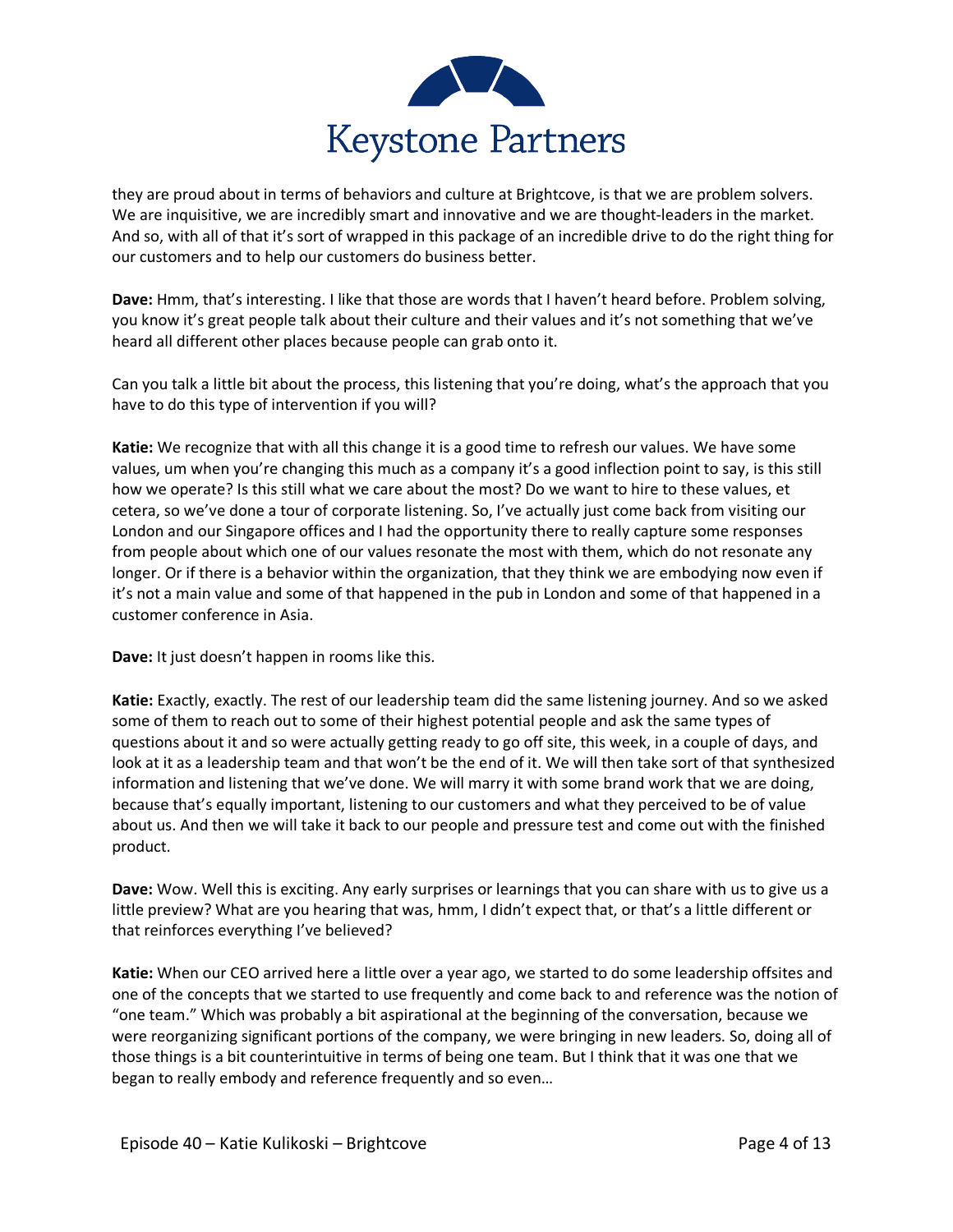

**Dave:** One team as a leadership team or as a whole organization?

**Katie:** As a whole organization…

**Dave:** A whole organization.

**Katie:** Really also, really sort of embraced it by the leadership team first. And so even though it's not technically one of our corporate values at the moment and we haven't put it on a wall anywhere, we begin to reference it really frequently in our recognition systems, et cetera people just started hashtagging one team and so its one of our most frequently referenced valued that isn't technically a value as of today.

**Dave:** Hmm, that's interesting. Patty McCord was on our podcast, a few episodes ago and she talked about the role of HR and management and leadership is not to control people but to build great teams. And I was just wondering what your thoughts were on that concept in general because it sounds like it resonates her.

**Katie:** Absolutely, so for me one of the pillars of building a great team is having a team that trusts one another. We have done a lot of work with this across our leadership team and the leaders have taken that work and, in most cases, cascaded it to their teams that they work with as well. Trust just being a huge factor to get things done. We operate under a frequently referenced saying that a strong team can weather any storm. And so, we believe that a healthy team starts with trust. And so today we are in a pretty high trust environment which is great. We've invested a lot of time building that amongst our leaders and we're really happy with where we sit today.

**Dave:** That's great, congratulations.

## **Katie:** Thank you.

**Dave:** What's something related to people strategy or HR that you had a strong belief and that you've changed your mind about? Something important that you've changed your approach on or beliefs on over time.

**Katie:** This is a good question. This is a hard question because I'm actually, this is sort of fresh in the last 24 hours, I have I think operated a large part of my career but especially the part of my career in which I'm working for a public company, operating under a strong belief that the work we do is for our shareholders right, that we need to drive shareholder return. That our ultimate bosses are not the CEO or the board but our shareholders and creating value for them.

And last night I was watching a show about a GM plant closure and they were challenging this notion of shareholders being the penultimate goal you're working towards. And it was about the shift in our economy really needing to reconstruct that idea that companies also work for the people. Because the people have invested an incredible amount in the companies right? So we think about shareholders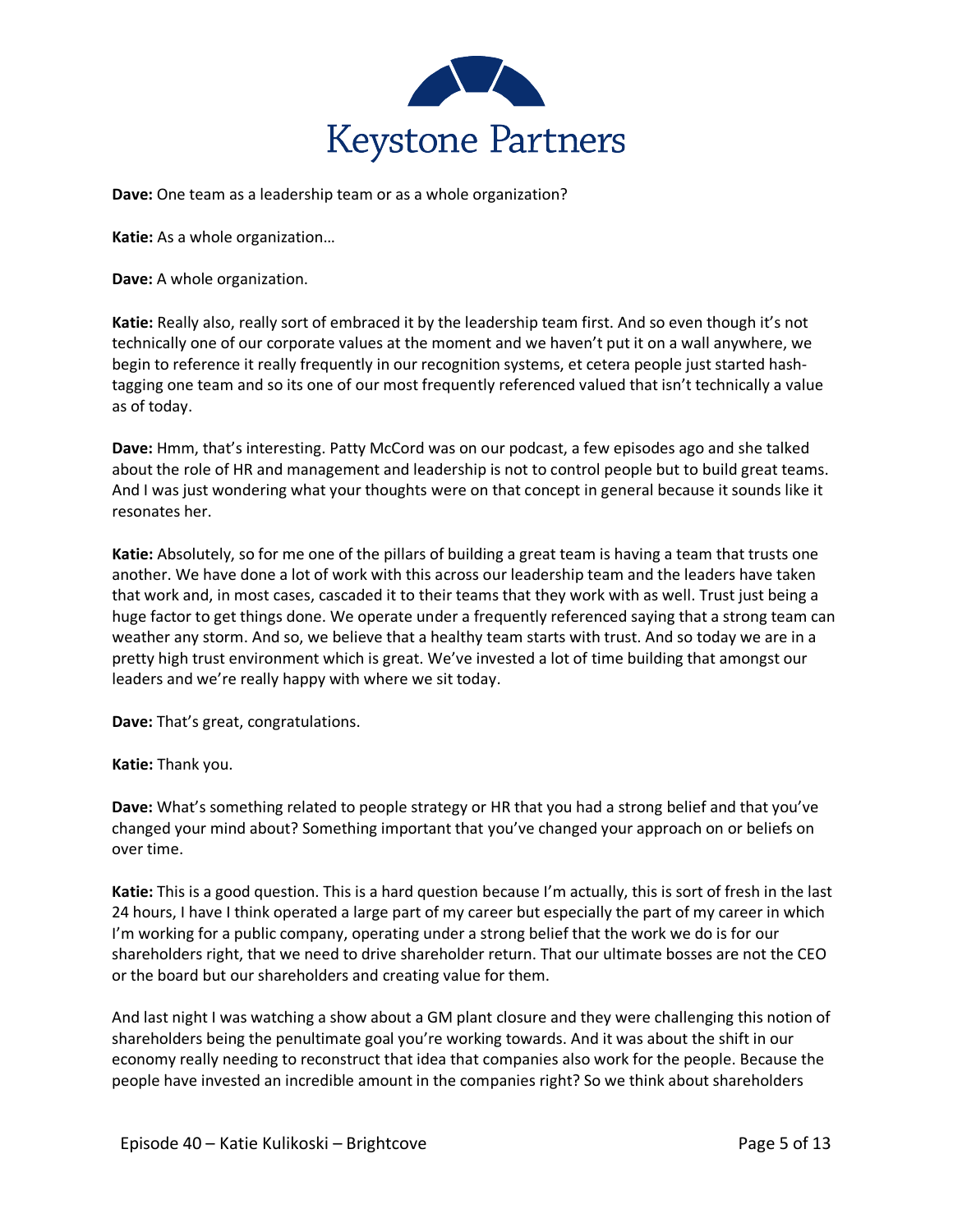

investing in the company because they have paid money for a share and they want to see a return on that. But this was challenging that idea to be more balanced…

**Dave:** The employees, when you say the people…

**Katie:** Yeah. Considering the people. The employees who have given their 8, 10, 12 hours a day who have sacrificed times with their family, who…

**Dave:** Right for 8, 10, 12 years…

**Katie:** Right, exactly for many years and what it means to be accountable to that investment as well and what it means to reconcile those two investments. And so, I guess, I still believe that I work for the shareholders, that's important for a public company but how do you make sure you are considering both sides of that spectrum? Ultimately, when you are working for a for-profit, public company, your performance metrics are very measurable and they are externally reported and so…

**Dave:** And they happen quarterly…

**Katie:** Whether private, whether public, whether small, whether large, figuring out how you make your people a strategic differentiator for yourself in the marketplace is important. And taking that approach and applying it to a quarterly cadence or a public company reporting perspective, is an added layer of complexity but still just as important. So, I would say that's the river that runs through it if you will. But you need to make sure you have pre-measurable results that are good in the market.

**Dave:** Right. Now you are not only a practitioner, I think of you as somebody that's a real student of this work, this HR, people, culture work. What excites you about the function? Because I think there is a lot to be excited about in the last several years about your role and what's happening?

**Katie:** That's a good question. I grew up in a family of people who have a strong sense of social efficacy, right, my parents are social workers, couple of my brothers are doctors. I do believe that if we do our jobs well, we make people feel more fulfilled in their work in addition to being able to pay their mortgages or their rent or put food on the table, et cetera. Those are sort of the hierarchy of needs right…

## **Dave:** Right.

**Katie:** If we are doing our job well, we are addressing every aspect of the hierarchy of needs and people who are generally fulfilled and happy and engaged at work probably go home feeling good about how they just spent their 8, 10, 12 hours and hopefully there's a trickle effect that impacts all the people in their lives, right, and that's what I had to tell my family…of social works and doctors to justify my existence and how I spend my time…

**Dave:** No, it's true…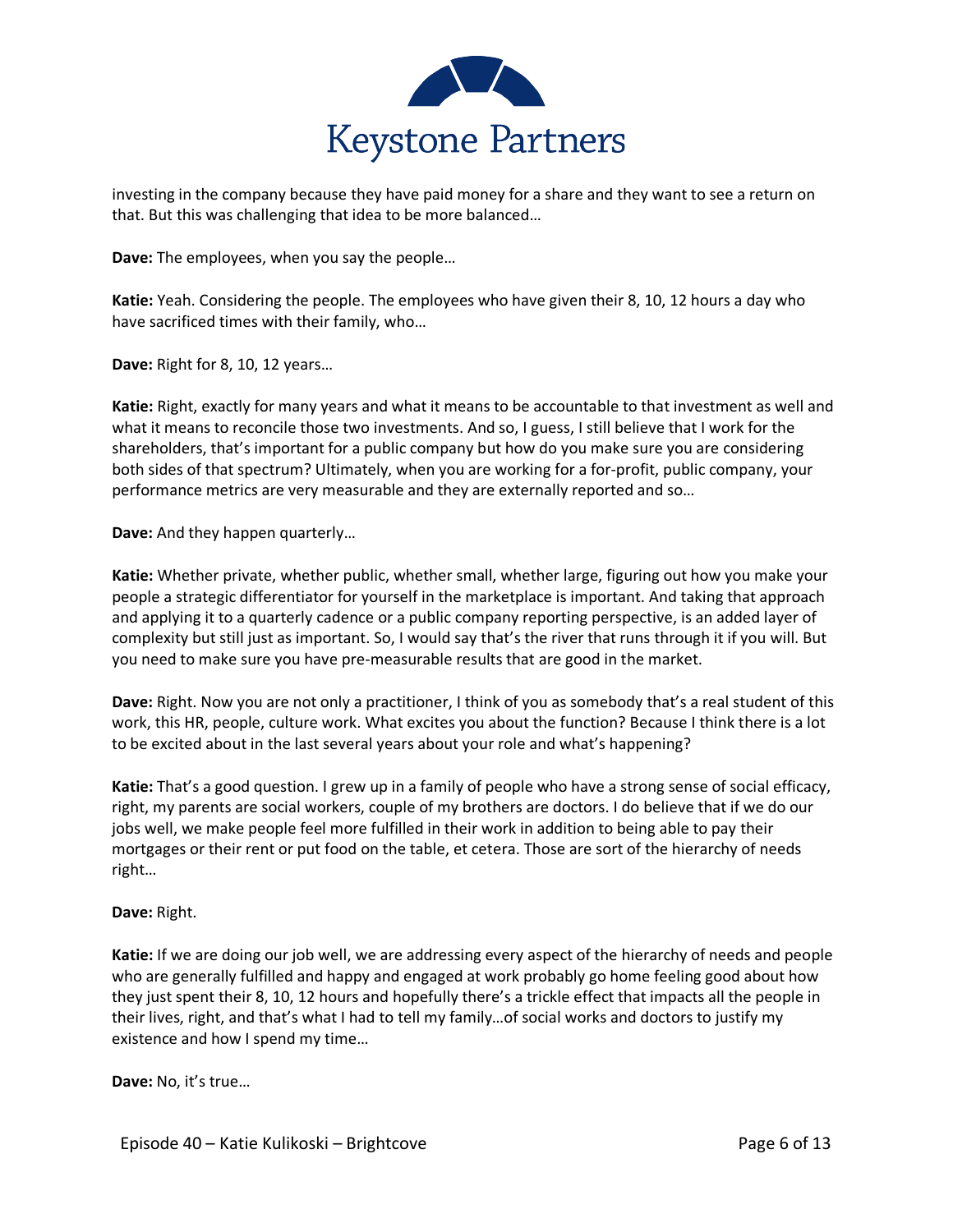

**Katie:** But I actually do believe…

**Dave:** I do too.

**Katie:** And I think that, what I've seen in the last 10 years of my career is that the strategic relevance of that work. Especially if you are fortunate enough to work within the tech sector or within a company that has knowledge workers. Your people are your primary asset. Which is more true now than it has ever been, right, and continues to be truer and truer as time goes on…

**Dave:** Right, there's less and less things that are important. Right, a lot of companies don't even own their own space, it's just they don't ship any goods, it's all streaming like the products that you sell.

**Katie:** So, that value of making a compelling workforce for people in which they feel good about the work they're doing or they have the room to be innovative or they feel like they saw how they made a direct impact on the business or whatever it is that drives them has become superlatively important. It just becomes even more important every year.

**Dave:** One of our common friends, you know Stefania Mallett, who's the Founder, CEO of ezCater, and she talked about, and other podcast guests have talked about this in different ways, is finding ways to let people and help people be their whole selves at work and life. I know you believe that based on what you said. What kind of things do you do here at Brightcove to help people do that or what are the things you take away or get out of the way, the obstacles?

**Katie:** So, I think if we asked our people the answer I get most frequently is incredible flexibility. To be able to be a working parent, or have a social life, et cetera. Because we can all work anywhere, anytime, right. Especially when, even though we're not a huge company, we are a very global company and so the expectation of defaulting to video hangouts for a meeting, et cetera, is just so ubiquitously embraced across the business that it does make it easy even if you're based here in Boston, where our headquarters are, to be able to effectively work from anywhere all the time. So, I'd say that sort of flexibility piece has been a good differentiator for us.

**Dave:** Having flexibility, working remotely, it seems like a lot of companies are trying to do more of that, certainly you do that. What's the right balance? Because there is something about people being in the same room together, or those bumping into somebody and it triggers a thought or the ideas that you have when you're actually physically with people. So, how do you, what's the right balance? For Brightcove, or what's your, in general what do you believe?

**Katie:** Well I think it depends a lot on the function and the way a team works together. Somebody who is truly an individual contributor and doesn't have as much of a pervasive need for collaboration in order to get their job done then the answer probably errs on the side of more remote. My team needs to collaborate a lot, we ask for a really close partnership between the recruiters and the HR business partners so that they are sharing information and knowledge. And so within my team, most people who do work from home only work from home one day a week. But, we also have people in remote locations now so you know being effective at getting everybody together to do that often defaults to video.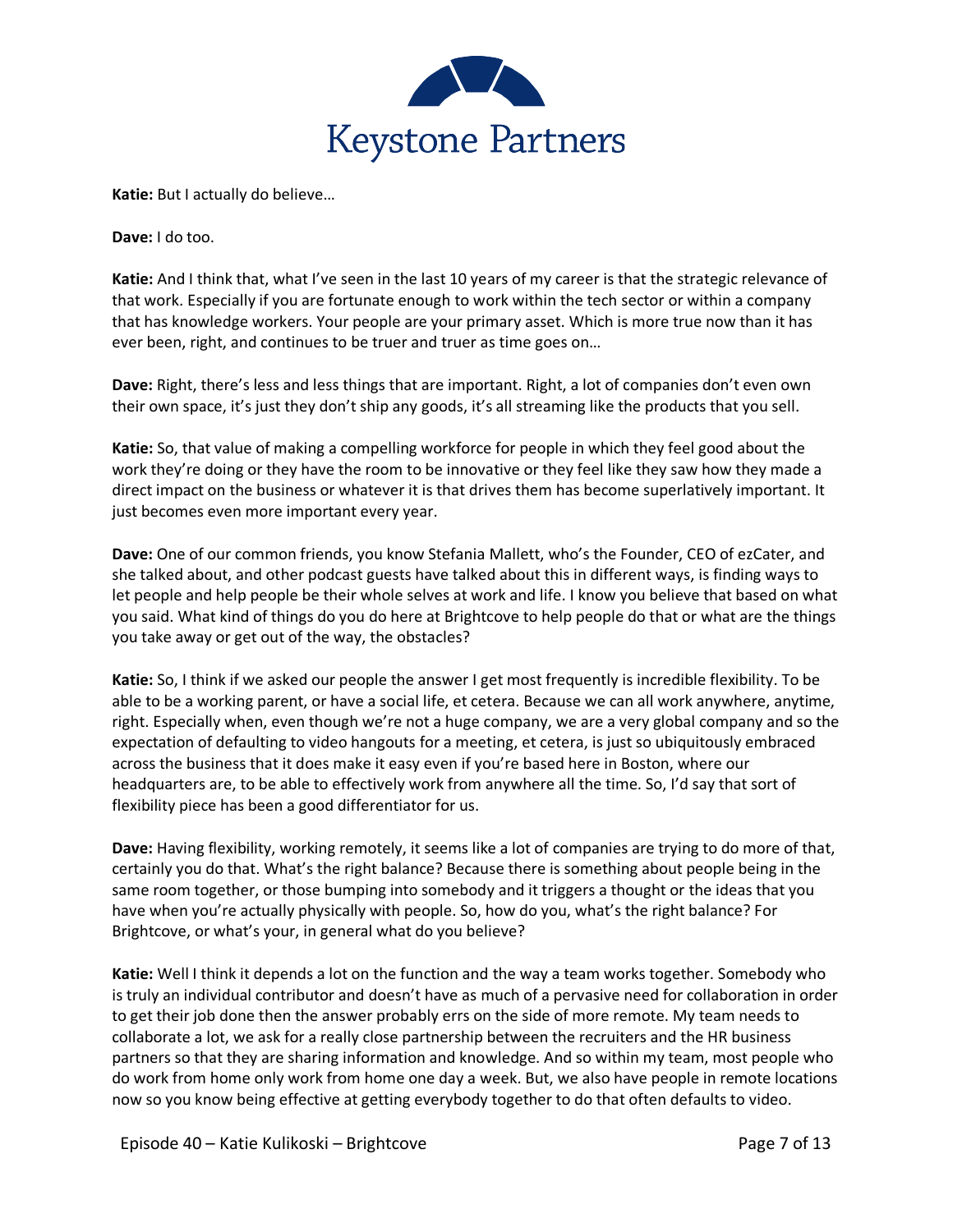

**Dave:** So, you kind of like that one day a week thing? Or if it can work…

**Katie:** Yeah, exactly. And just be thoughtful about it, in terms of deciding whether that's the same day for everybody or whether it's spread out. Really depends on your operational work flows.

**Dave:** Right. What are some other strategic initiatives you're working on with regards to people, HR?

**Katie:** So, we actually have a cross functional steering committee. We call it our people initiative. We have global representation, cross-functional representation, a mix of seniority and a mix on tenure on this team and some of the issues that we have worked on as a team…

**Dave:** You're on the team too?

**Katie:** I am. I'm the one throat to choke sort of speak, but some of the most incredible work that has come out of it has been from people who aren't even directly in HR. So, we have done a refresh of how we onboard people. In the past year, we have taken a new approach to how we deliver continual feedback in the last year. We are, right now, in the midst of working on internal communications, because that's something that every company can probably always try to get better at and we are no exception to that rule. So, we've done a lot to change how we internally communicate to one another…

**Dave:** So, there's people in all different levels and all different functions helping you with people…

**Katie:** People work. Yeah, exactly.

**Dave:** Helping your department with initiatives on how you do things.

**Katie:** Yeah, exactly. We start pretty blue sky, we're like what, how good are we at giving feedback right now? Ok, so we think we're this good. What does success look like? How can we like…blue sky…what would we like it to look like?

**Dave:** When you talked about it's the nice culture, I was immediately thinking; I imagine this maybe a little bit conflict resistant culture. It may lean that way.

**Katie:** Yeah, I think we have changed that a lot over the last year.

**Dave:** Right, because it's working.

**Katie:** Yeah exactly, and that's some of the listening we are doing right now. You know, nice is great but does nice make money? I don't know. Does nice deliver the hard news? I'm not so sure. So, we are challenging it right now internally.

**Dave:** And what kinds of things are you doing? I think this is a fascinating area of HR and management really, I mean a lot of people are wrestling with, what's coming out of this? What kinds of things are you implementing? Continuous coaching and guidance and feedback?

Episode 40 – Katie Kulikoski – Brightcove Page 8 of 13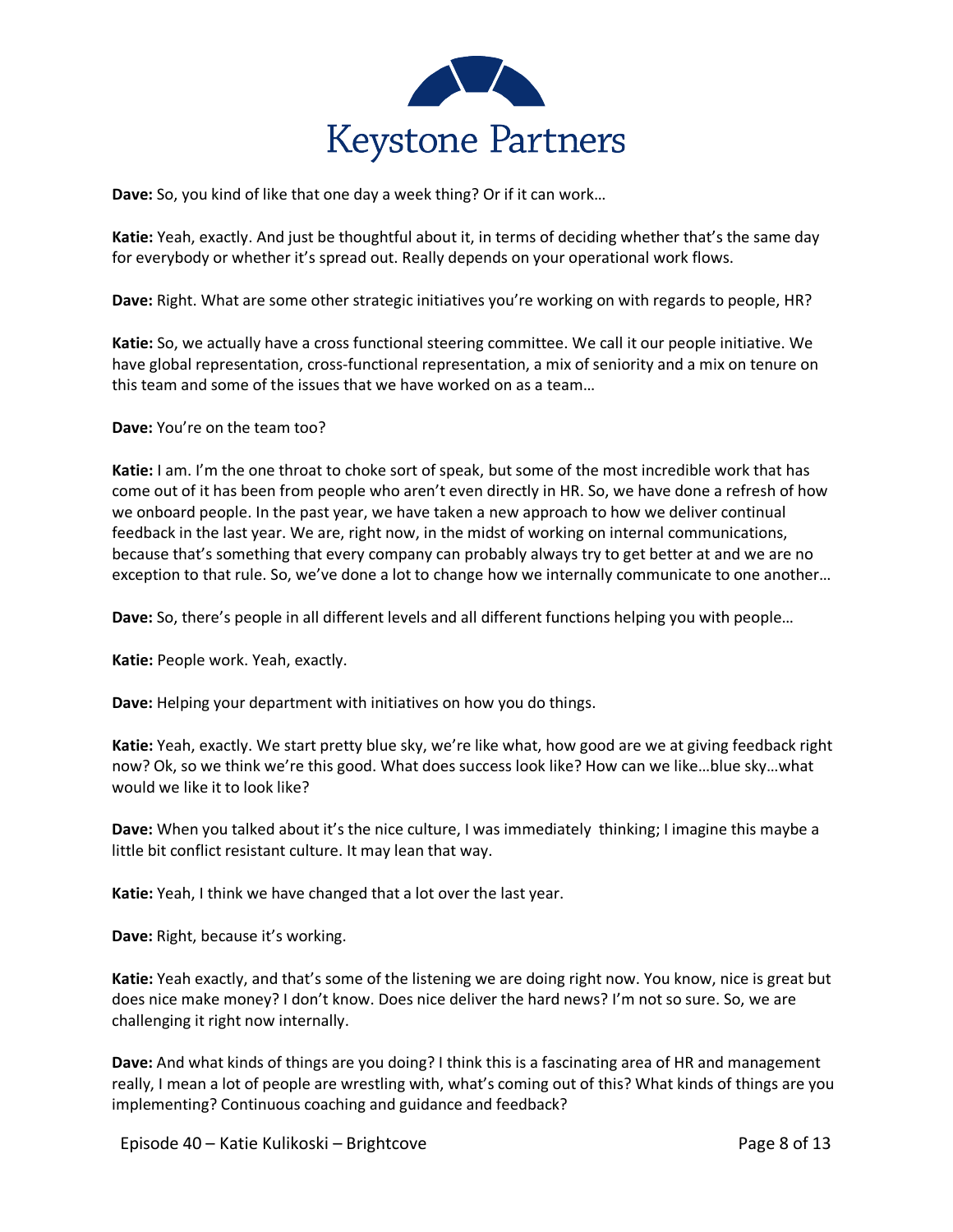

**Katie:** We've asked our leaders to just embrace this in their daily lives, and I think they really have made a commitment across the broader leadership team of having what we call the courageous conversation. The one that's hard, the one that you are sort of putting off and the one where you're like 'oh, I'll save this one for Friday'. We're just committed to each other, committed to ourselves, we're just going to have it in the moment because we have that sense of urgency and we need to do it in order to get where we are trying to go next year.

We've done a lot of training around how to do that effectively for our people. For our line managers, or people who that might be a newer concept for, so we've created sort of three distinct functions within the organization that are all focused around developing our people. So, there is now a center of excellence for learning and development within the HR team. We've created a similar function that's dedicated to our sales team and our sales methodology, and then finally we've done one for our customers. That is all about how we onboard customers, how to get really up to speed on being a video expert if you're a new customer. We've taken those three people, and we call them a triumvirate of development resources, and they've teamed together even though they sit in three different pieces of the business, and they are teaming together really effectively to share the assets that they are individually creating so that we have the biggest return on it across that whole spectrum of users.

**Dave:** That's great. Well you know that we deliver this podcast, Keystone, with NEHRA, the Northeast Human Resources Association, and NEHRA has a young professional group within it and we have the NEHRA YP, NEHRA Young Professionals, question of the podcast. And we have our very own, Keystone's Meghan Mandino here to ask that question of you.

**Meghan Mandino:** What advice would you give to young professionals to feel comfortable and confident in dealing with the very different types of personalities that you get in the different teams that you are a part of?

**Katie:** I love this question. I am a true believer in surrounding yourself with people who are different from you in order to challenge you and in order to augment your shortcomings, or to highlight your strengths. So, for myself, I work in technology because I am not the most technological person but I so appreciate the way the brains work of people who are technology innovators. I have a tremendous amount of respect for that and I'm able to augment them with the skills that I bring to the table. And so, I would say recognizing the strength and the power that comes from differences is a really good way to challenge yourself. In a really sort of tactical and approachable advice sort of way, I would say, encourage yourself to do things that aren't those which you would immediately gravitate towards normally. So, if you are not a go to the pub type of person, challenge yourself to go to a beer tasting or if you are not a tough mudder, do something along that line and get you out of your comfort zone. Because I think that's when we grow and stretch the most is when we do things that are a bit atypical for ourselves and that often opens a ton of doors.

**Dave:** To your point that you just made, it sounds like you probably embrace technology in the HR field, right. Do you use technology to help your function?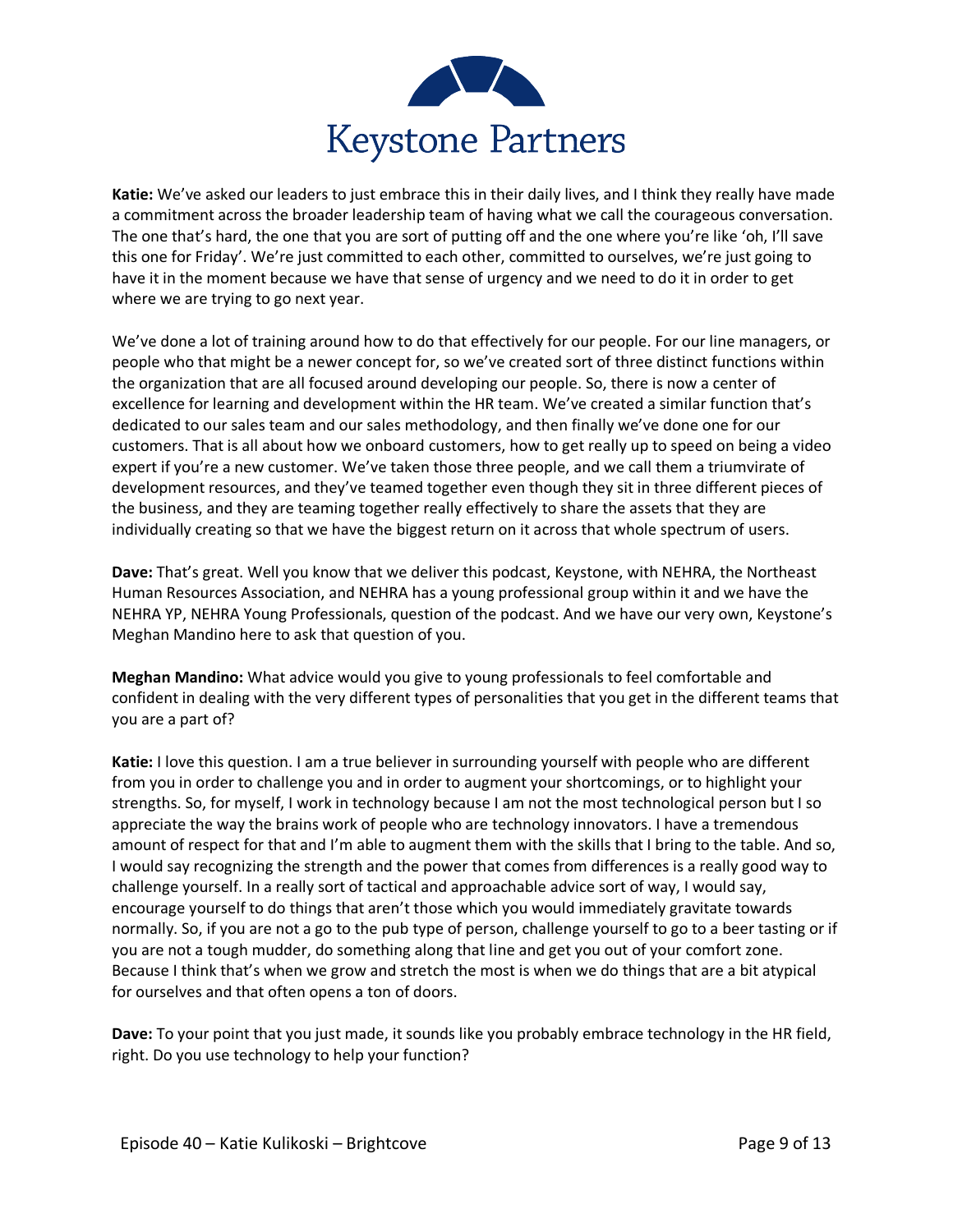

**Katie:** Absolutely, so we like to drink our own champagne at Brightcove, and so anyone who's joining my team, I ask them to go through product training just like anyone would if they were joining the product team. So, they know how to use our online video player and upload a video and our own interanet with all our video assets is built on our platform and uses our product on a regular basis.

And so, we've also been really thoughtful about using video a lot more effectively to communicate. Whether it's for the trainings we deliver or I mentioned our recent acquisition, we used video really effectively I think to welcome new people to our company. Our videographer had a…we're lucky enough to have an in-house video team. We're a video company.

**Dave:** Since you're in the business…

**Katie:** Exactly. He had a great idea and he asked me to collaborate with him on it, where we were very silly and very tongue and cheek and talking about who we were as a company. And we made a video that we rolled out, week one, when we welcomed, you know, 100 new people to the company and the feedback from people who were watching it for the first time, they said 'oh, we were so relieved because it wasn't a uptight video saying, welcome to Brightcove, here's the rules, et cetera.'

**Dave:** You were yourselves…

**Katie:** Exactly, we were silly, we laughed at ourselves…

**Dave:** Real people…

**Katie:** Yes exactly, and they said 'oh we were just so relieved. It made us think this is a company I would have chosen to come to.'

## **Dave:** Wow…

**Katie:** And for us, that was really the first time that I got to see the power of video and its capacity to move people, so you know that was built on our technology but it was also sort of the underlying presence of everything we do here. Video is an incredibly powerful way to bring your stories to the eyes of the world and that's exactly what we did.

**Dave:** If you could write a letter of advice to yourself, professional advice to Katie of 25 years or 30 years old, what would you write?

**Katie:** I think I did a fair amount of risk taking in my youth. And I think that that was a differentiator for me, early in my career…

**Dave:** So, that's some advice to others…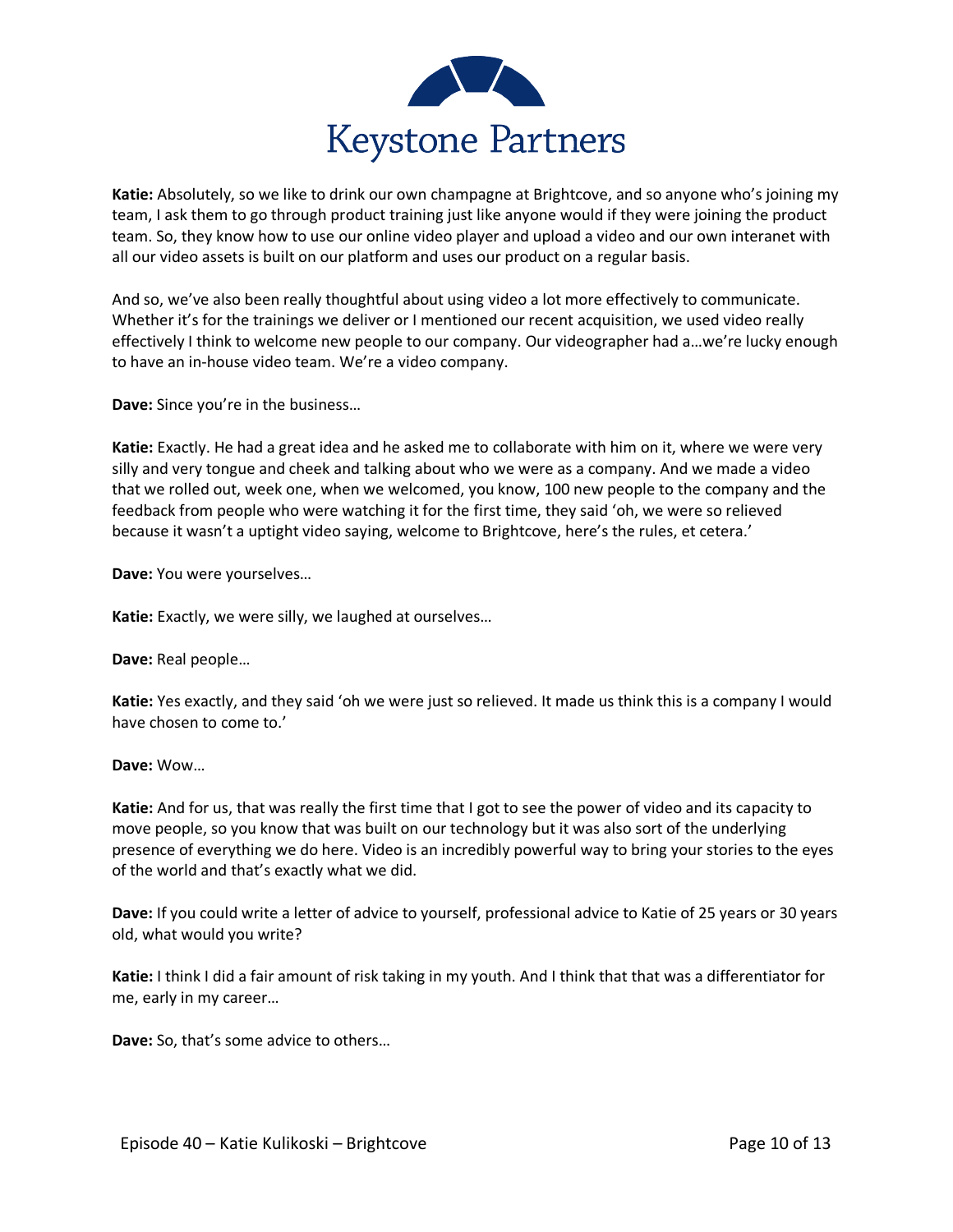

**Katie:** Right, that's some advice to others, but even though I felt like I took most of the risks that were presented to me, I would advise myself to take even more risks and to push myself even further out of my comfort zone.

**Dave:** So at the time you thought, I'm taking a lot of risks, but you thought even more so…

**Katie:** Even more so.

**Dave:** How can you make that real for somebody that might be listening? What were you willing to do back then and what do you think you could have even done more of, for example? Can you think of something, like that was risky, I should have even taken this further leap?

**Katie:** Yeah, so I had given notice at a company and they asked me to stay on for a few more months and I did. I sort of put everything back on hold and I did it, I asked for a bunch of opportunities in return for that commitment and in hindsight I should have asked for even more. Honestly, I think, they asked me to do it again at the end of that three-month assignment and maybe I should have said, you know what let's just go all the way with this and see where it can go. But instead, I do think that I made the right choice in that instance but I would say that anytime I did take a risk…another risk would be when they sent me to Belgium to work internationally for a short time and when that was done I said, ok, great I got some international experience, I'll go back to the states now, et cetera. Maybe I should have gone to another country, maybe I should have gone to Asia, maybe I should have pushed that. Taken that thread even further.

**Dave:** I think that's a good example.

**Katie:** Take the risk half-way through, but what about the next half?

**Dave:** That's right. That's cool.

**Katie:** The art of the possible.

**Dave:** What's a book that changed your life?

**Katie:** That's a heavy question. I'm a big fan of some of the comedy greats like, Tina Fey and Amy Poehler. Amy Poehler wrote a book called *Yes Please* and one of those…

**Dave:** She's a local person…

**Katie:** I know right. She's awesome, she's awesome. One of the core premises in the book was about using the sort of key tenant of improvisational theatres to always be building on what somebody has thrown out to you. So, if you're in an improvisational setting with someone and they take it really like to a crazy place, you don't reject that idea, you say yes, we're walking on Saturn and I have two heads, so you build on it. So, the concept is called 'yes, and' where you are accepting whatever is put in front of you and improving upon it in some way instead of saying 'no, we're not on Saturn we're actually in

Episode 40 – Katie Kulikoski – Brightcove Page 11 of 13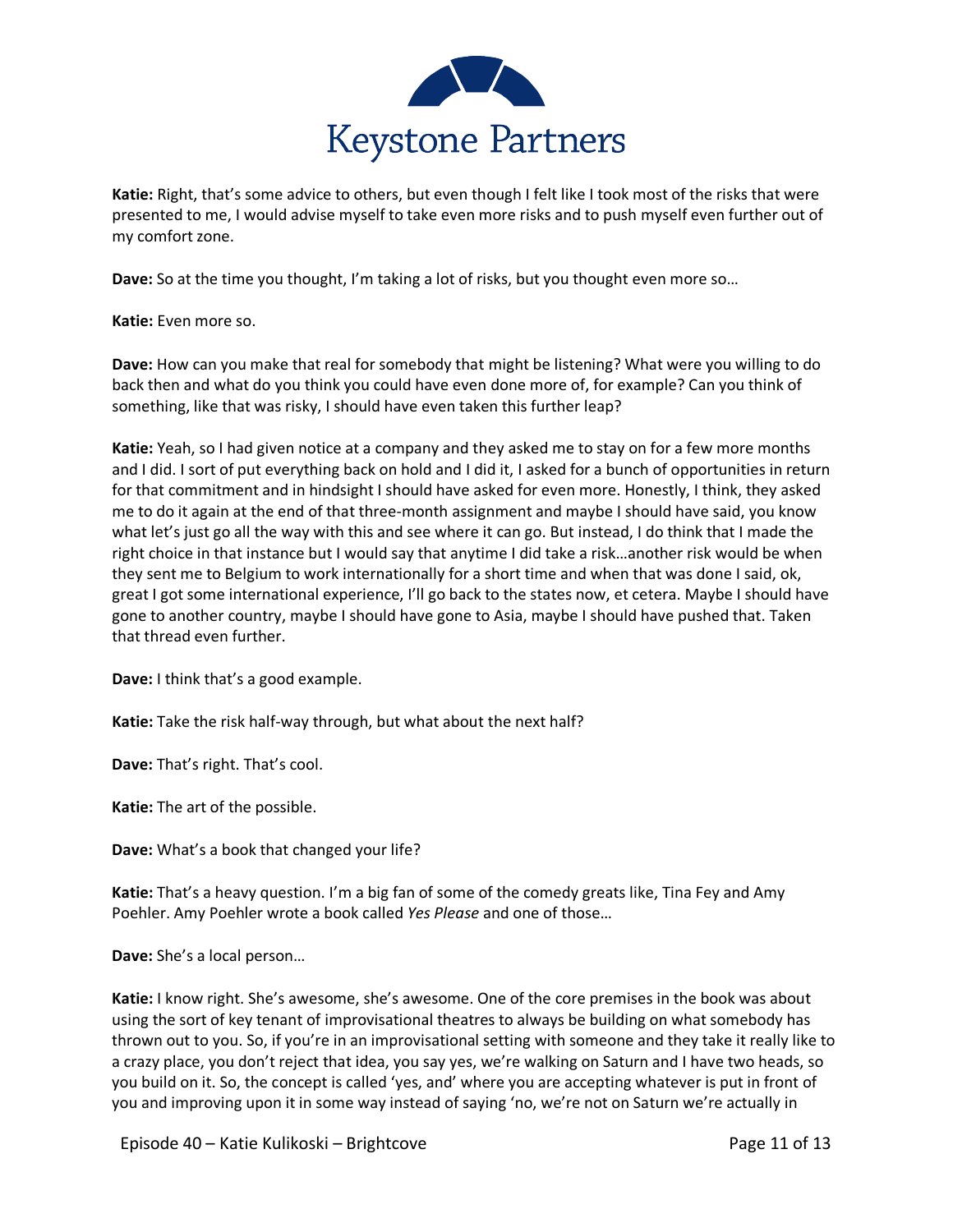

Georgia' this I have a funny idea we're going to go to my place in this idea instead. But, I think that that power of improv can be really creative in a business setting as well…

**Dave:** Have you been involved with improv in your life?

**Katie:** I have actually yeah. What a good question. In a few ways, so my parents had an improvisational theatre troop when I was a kid and they would pull us out of school. They used it for social emotional learning, this was before they became social workers, they were still in school to be social workers and we would go act out sketches in front of other schools…

**Dave:** Your whole family…

**Katie:** Our whole family, would do this. Yeah and…

**Dave:** …and I don't think there could be any more risk taking than that. I can't think of anything that would be more fearful to most people listening right now.

**Katie:** Yeah so, five-year-old me was always being put into a position of being in front of a whole assembly of other kids and being asked to improv on family disfunction or school problems or what have you.

**Dave:** What an education, you had from such an early age.

**Katie:** Yeah, so a couple years ago I actually worked with a local group to use improv for our leadership team to develop sort of an off-site activity for them. Half of our leaders at the time, as we were going into it they were like, 'Katie, this is gonna suck, I can't believe you're making me go do improv. I don't even like most of these people' like whatever it is, every excuse in the book. I said, 'listen let's just go do this. Let's see how it is.' Without fail, I think there were 40 participants at the time, every single person who participated came back and said, 'that was incredibly fun. I actually learned a lot about people I didn't know about, I learned a little bit about myself,' that exceeded my expectations and it was a great time. And so, it was a good reminder that that premise of building upon the work of others and not rejecting any idea that comes to the table as being too crazy, can be pretty powerful in a corporate setting. And I actually serve on a Board now too for a non-profit that uses improv to teach social and emotional learning in the schools.

**Dave:** Wow. Right from your five-year-old childhood, all the way you're still doing it.

**Katie:** Exactly. It's called Rehearsal for Life or improv is anyone is feeling really generous they can go and donate to a really great because, we work with Boston Public Schools.

**Dave:** Rehearsal for Life. It's a local organization.

**Katie:** Yep, based here. It is a local organization. A couple decades old. And they have a troop of actoreducators that go into the schools and work with kids to talk about really tough social issues and they

Episode 40 – Katie Kulikoski – Brightcove Page 12 of 13